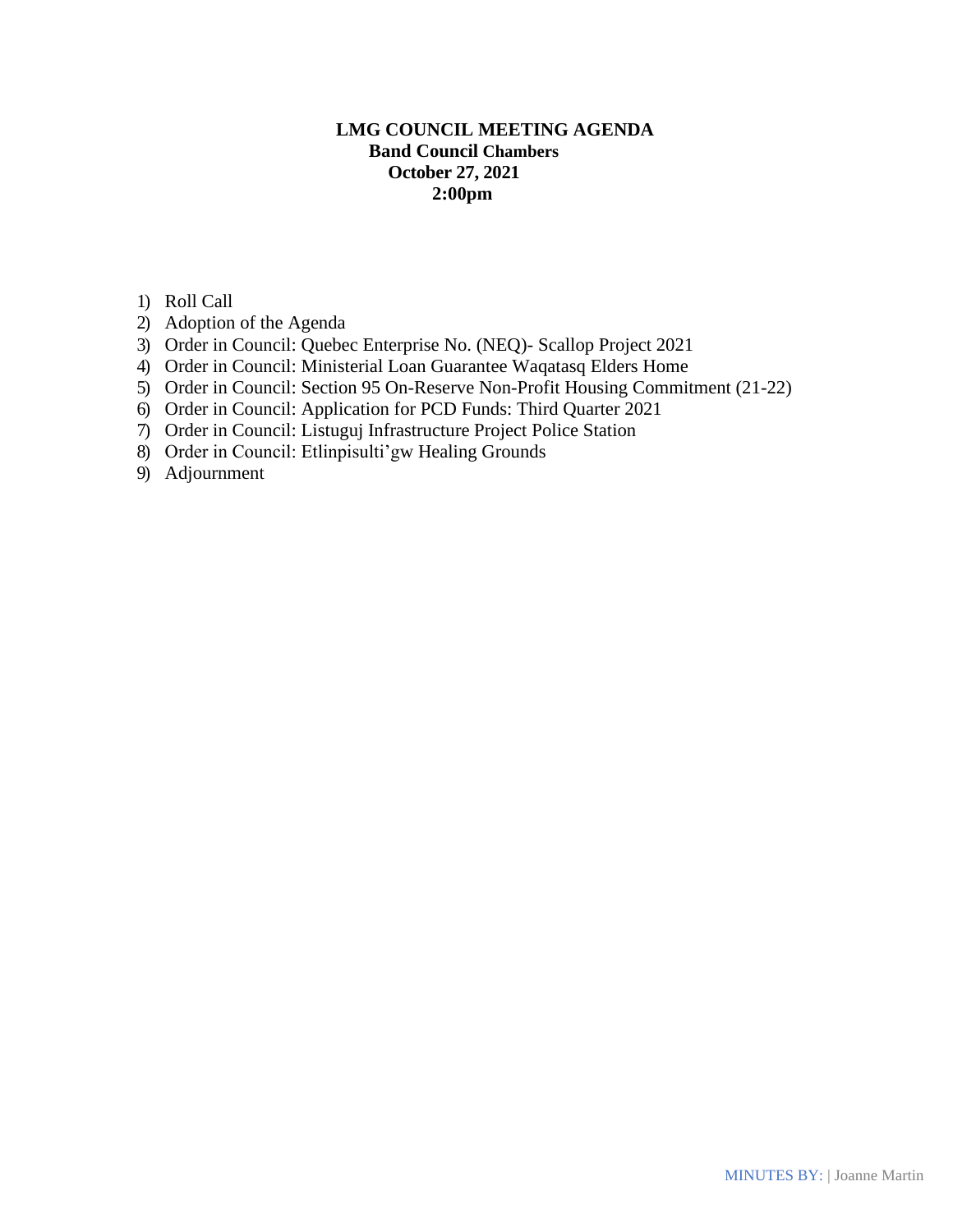## **1. Roll Call**

#### **LMG COUNCIL ATTENDEES:**

Chief Darcy Gray (Family Emergency) Councillor Ali Barnaby (Zoom) Councillor Annette Barnaby Councillor Brian Caplin Jr. (Absent) Councillor Chad Gedeon (Chair) Councillor Gordon Isaac Jr. (Zoom) Councillor Dr. Cathy Martin (Absent) Councillor George Martin (Absent) Councillor Kevin Methot Councillor Sky Metallic (Zoom) Councillor Wendell Metallic (Zoom) Councillor Alexander Morrison (Sick) Councillor Sheila Swasson (Appointment)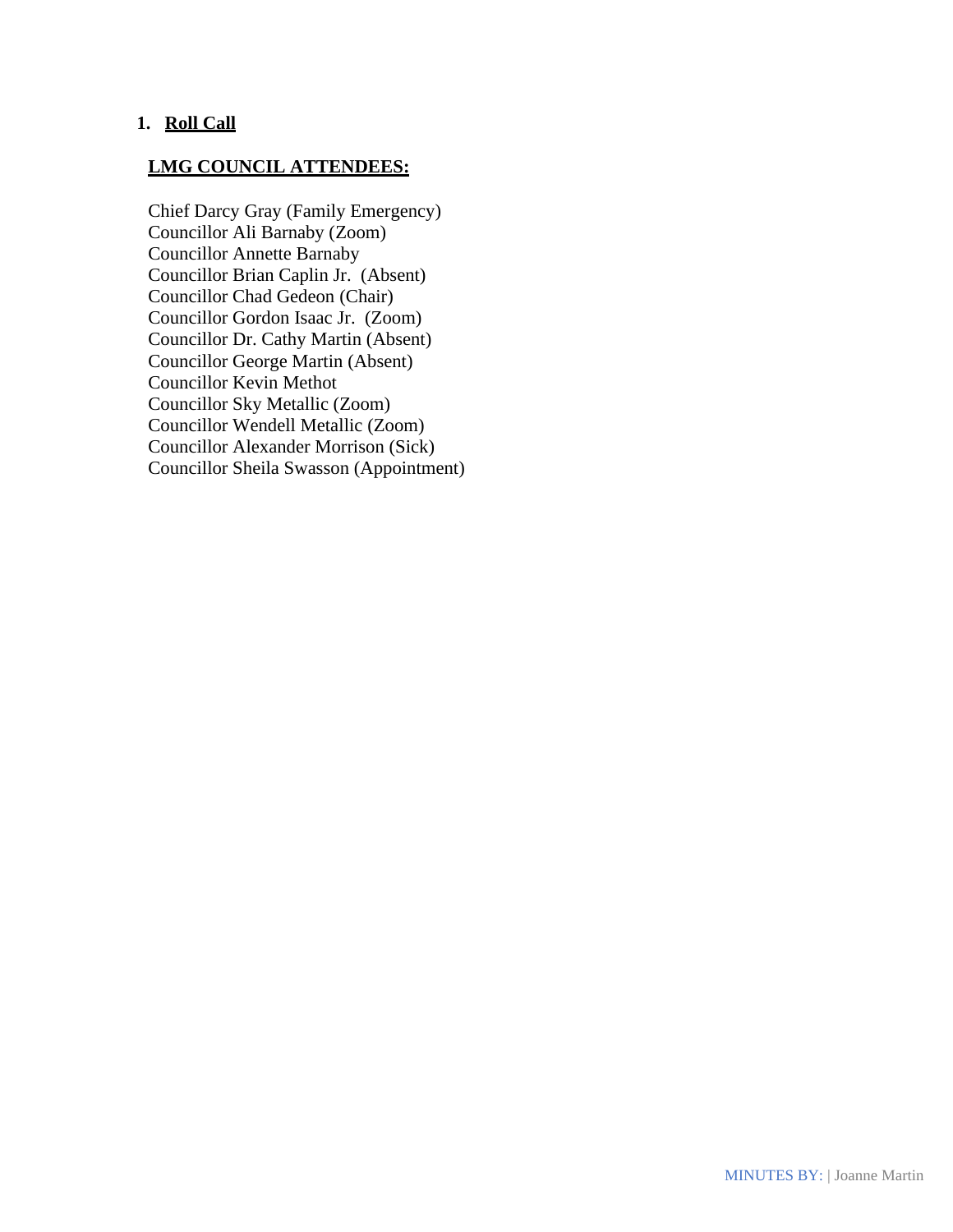## **2. Adoption of the Agenda**

Chief and Council made a motion to approve the Agenda for October 27, 2021.

Moved: Councillor Ali Barnaby Second: Councillor Annette Barnaby Passed

## **3. Order in Council: Quebec Enterprise No. (NEQ)-Scallop Project 2021**

Chief and Council made a motion to approve the Order in Council: Quebec Enterprise No. (NEQ)-Scallop Project 2021. This will give the Natural Resource Department the authorization to use the NEQ number provided to the Listuguj Mi'gmaq Government for the purpose of receiving the MAPAQ funding for the Scallop Farm Project.

Moved: Councillor Wendell Metallic Second: Councillor Annette Barnaby Passed

### **4. Order in Council: Ministerial Loan Guarantee Waqatasq Elders Home**

Chief and Council made a motion to approve the Order in Council: Ministerial Loan Guarantee Waqatasq Elders Home.

Moved: Councillor Wendell Metallic Second: Councillor Sky Metallic Passed

### **5. Order in Council: Section 95 On-Reserve Non-Profit Housing Commitment (2021-22)**

Chief and Council made a motion to approve the Order in Council: Section 95 On-Reserve Non-Profit Housing Commitment (2021-22).

Moved: Councillor Ali Barnaby Second: Councillor Annette Barnaby Passed